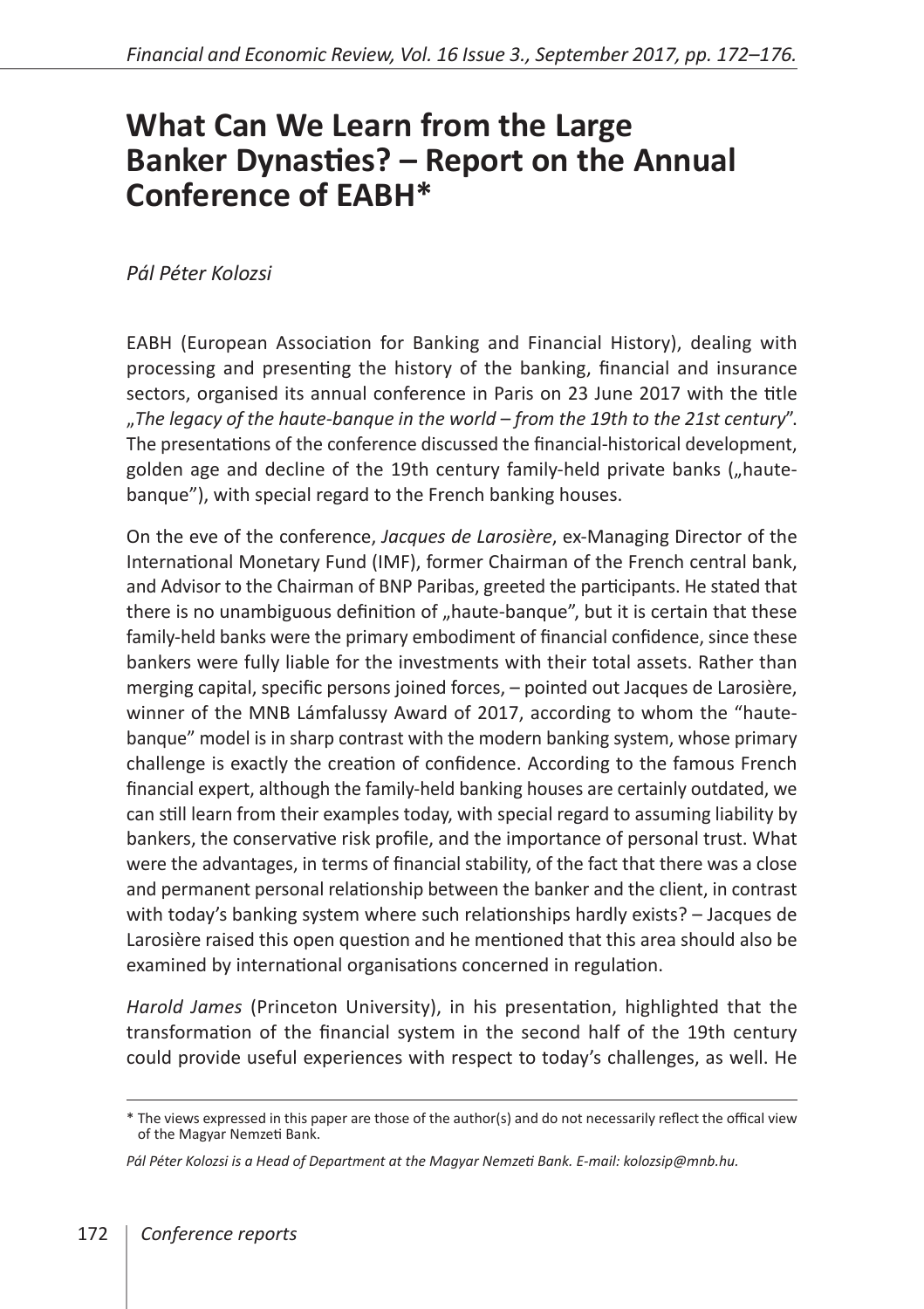pointed out that similar to the aftermath of Prussia's defeat of France, there are also significant changes in the world economy today and the financial crisis, which erupted in 2008 was only a symptom of this. After the military defeat of France in 1871, the financial centre of the world was transferred from Paris to London and today the maritime region of the Pacific Ocean assumes the role of economic leadership from the Atlantic Ocean; we can learn a lot from the events of that age and one of this is certainly that we must prepare to face significant geopolitical risks, stated the lecturer.

*Patrick de Villepin* (BNP Paribas), in his lecture on the formation of BNP Paribas, emphasised that the financial crisis has considerably transformed the financial sector, which will never be the same as it used to be before the crisis. He stated that it cannot be excluded that the current years which seem as confusing, will later be regarded as the years of innovation.

*Hugo Bänziger* (Banque Lombard Odier, Chairman at EABH) focused his presentation on the introduction of the financial relationships between Geneva and Paris. He first pointed out that there are many downtown villas in the two cities which can be considered a spectacular inheritance of the family-held private banks and it well symbolises the links and similarities between the two cities. Many Protestant French people, as a result of religious intolerance, had escaped to Geneva in the second half of the 17th century and among them there were also industrialists and bankers who became successful later on. They typically arrived in the then independent city not as wealthy people, rather they achieved their wealth in Geneva from international trade, especially wool trade and textile industry innovations. The importance of trade is shown well by the fact that the banks they later founded were also primarily established for financing foreign trade. The banks in Geneva first achieved wealth because the French king, Louis XIV, who expelled the Protestants from France, financed his grandiose constructions and extremely costly wars, exactly with the assistance of the bankers of Geneva. Paradoxically, almost a hundred years later the demise of many banks in Geneva resulted exactly from their relationships with France, since France escaped its debt obligations by declaring state bankruptcy after the French Revolution; thus, the French government bonds held by the wealthy bankers lost their value. Consequently, it was then that the export-import banks founded by French Protestants started to develop.

*Eric Bussière* (University of Paris Sorbonne) presented the development of the French banking system, highlighting that the fight between family-held private banks and modern limited liability commercial banks ("joint stock banks"), collecting deposits was decided by the French bank crisis of 1889, after this the "haute-banque" model permanently resigned its position to the commercial banks representing the foundation of today's banking system as well. In his presentation he highlighted that the large French commercial banks strengthened at the end of the 19th century and the first half of the 20th century and the outstanding figure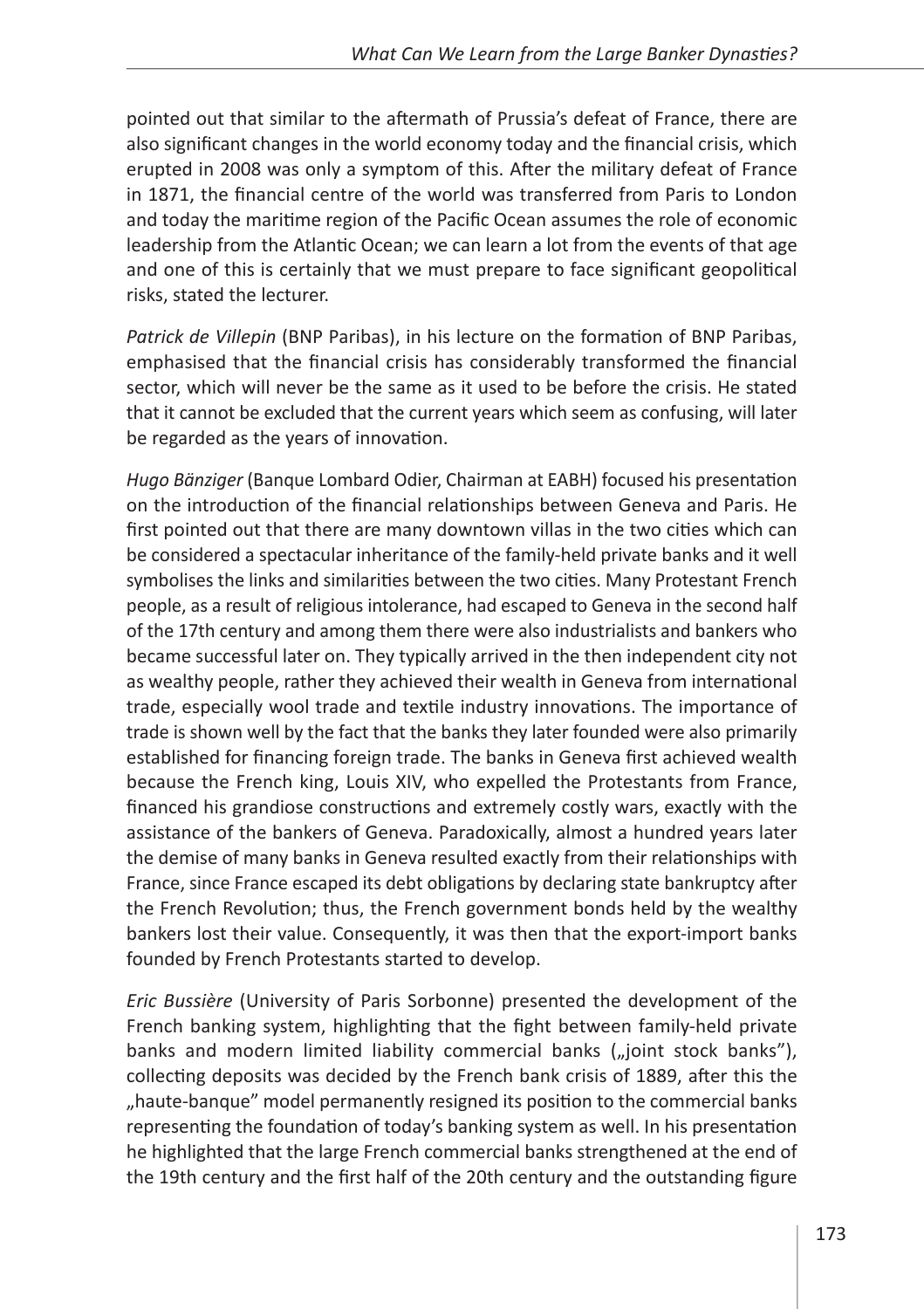of this age was legendary banker Horace Finally, leader of Banque de Paris et des Pays-Bas (Paribas), who was born in Budapest in 1844.

The special lecturer of the conference was *Kwasi Kwarteng*, conservative British MP, who presented the development of British public finances between 1815 and 1844. In his presentation he outlined the international and intellectual environment in which family-held private banks flourished. This period, i.e. the first half of the 19th century, was the period of strict budgetary discipline and strong foreign exchanges. The general civilian mentality was described well by the character of Wilkins Micawber of Charles Dickens, for whom the only criterion of happiness is that his income should always exceed his expenses – stated Kwasi Kwarteng, according to whom if we read the life story, adventures, experiences and observations of David Copperfield, we can understand why the family-held private banks were so conservative and risk-averse.

*Sabrina Sigel* (Banque Lombard Odier), via the course of life of Henri Hentsch, one of the best-known bankers in Geneva and Paris, presented that one of the great challenges of banker families was inheritance and to hand over business management, namely the generations grown up in prosperity lost their interest in bankers' life in many cases.

*Olivier Feiertag* (Rouen University) analysed the connections between family-held private banks and central bank functions. The French central bank was founded in 1800 following the English model, its shareholders were private individuals and hence many people questioned the real independence of the bank, with special regard to the fact that a large part of the founders arrived from the world of familyheld private banks. Moreover, the bank's reputation further diminished by the fact that these families (the most well-known of whom were the Mollet, Rothschild, David-Weill, Odier, Périer, Durand and Hottinguer families) held several leading positions in the bank. In addition to the personal link between the central bank and the family-held private banks, it is worth mentioning that, prior to the foundation of the French central bank, the family-held private banks were the banks of the state, since these banks financed the state expenditures not covered by taxes, with special regard to wars – highlighted Olivier Feiertag.

*Lorans Tanatur Baruh* (SALT Istanbul) presented the connections between familyheld private banks and the real estate market via the example of the Camondo family, which implemented significant developments in Constantinople (Istanbul) and then moved its headquarters to Paris at around 1860–1870.

*Nicolas Stoskopf* (CRESAT Mulhouse) analysed the connections between familyheld private banks and modern commercial banks and called attention to the fact that although the old banker families only participated to a limited extent in the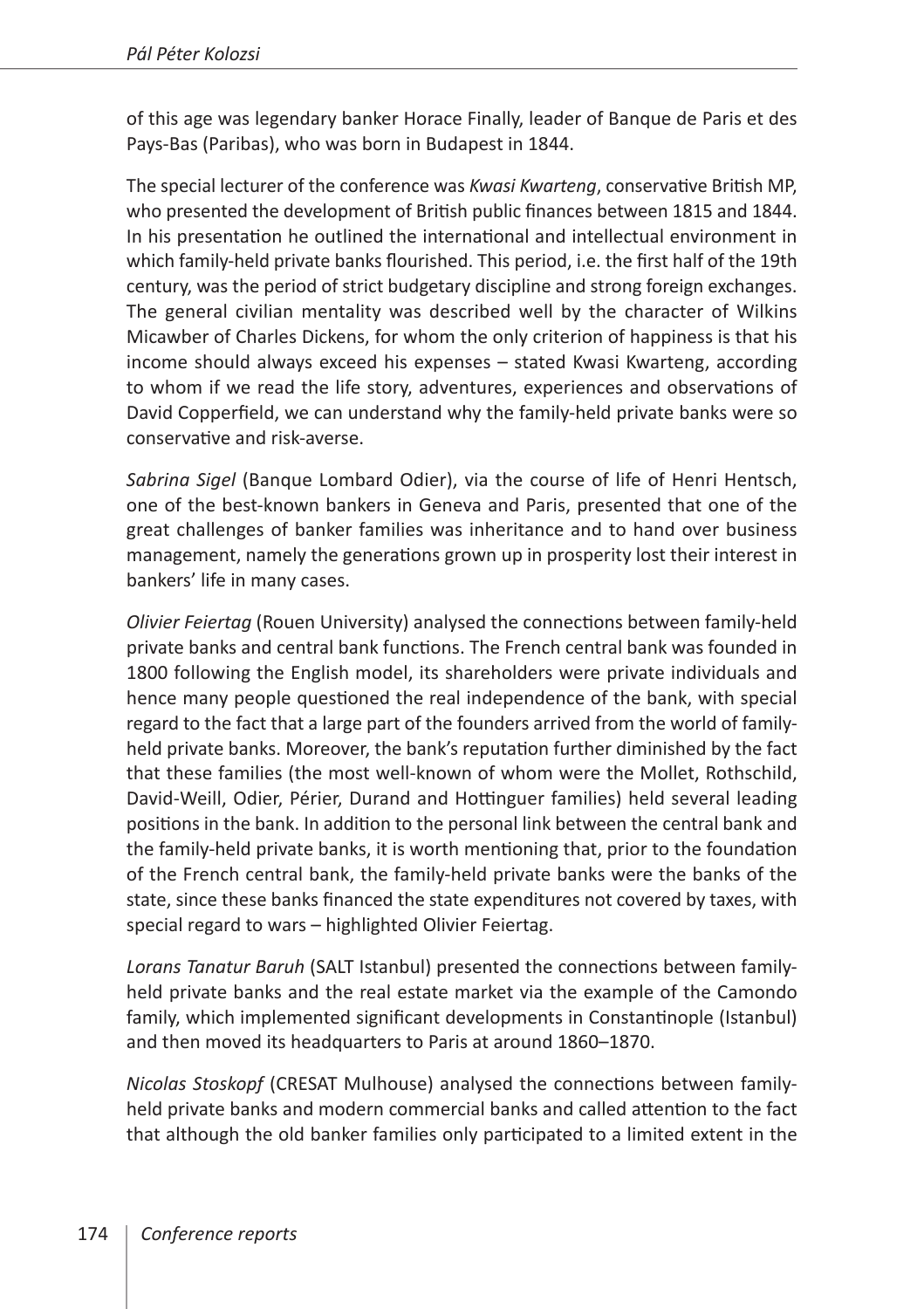establishment of modern commercial and investment banks, yet they had an effect on the new banking model and culture. The examples of Stoskopf point out how the bankers of the old world were pushed out from the modern banking sector. He presented the Crédit Mobilier bank, founded in 1852, as a separate case, since this was founded by the Pereire family, which can be classified among modern bankers, in order to counterbalance the Rothschild family, another banker dynasty, and some industrial investors on the railway construction market. At the end of the 1860s, the large names – except for Rothschild – (the Hentsch, Paccard, and Bischofstein families) participated in the share quotations of Société Générale and Crédit Lyonnais, well-known currently as well, but they were completely left out from several large bank foundations (for example from the foundation of French regional banks; Comptoir national d'escompte de Paris, a predecessor bank of BNP Paribas; and Crédit foncier, which is active in real estate and mortgage financing currently as well). According to Stoskopf, the two bank cultures were very different from each other, whereas the representatives of the "haute-banque" were cosmopolitans, often arriving from religious-ethnical minorities and they constituted a homogeneous group in social and professional respects, meanwhile modern bankers were typically from the Catholic French community and they constituted a heterogeneous group in terms of their professional background (for example many of them were lawyers, few of them had family business background, etc.). Despite the difference, the old-style banker world had an impact on the new bankers but such impact was not always positive. Stoskopf points out that, although modern banks were operated in a joint stock company form, the banks' leaders did not change for decades, in several cases, similarly to the old banker dynasties, which often led to conflict of interests between the banks' leaders and the bank, in some cases to the utilisation of the banks' wealth for private purposes.

After the panel discussion about the current banking system and financial innovations, *Korinna Schönhärl* (Essen University) presented it via the investments of the D´Eichthal banker family in Greece that the "haute-banque" played not only a financial, but also a cultural intermediation role among the countries concerned. *Sabine Schneider* (University of Cambridge) presented the work of Gerson von Bleichröder, the German banker known as the banker of Bismarck, with special regard to the conversion to gold of the French reparations after the Prussian–French war in 1871, which can be considered as one of the largest financial transactions of the world in terms of proportion until now. In his presentation *David K. Thomson* (Sacred Heart University) outlined how the primarily German family-held private banks participated in financing the debt of the American civil war, and how they started the internationalisation (globalisation) of the capital markets with this involvement already in the 19th century.

In the closing section of the conference, *Laure Quennouëlle-Corre* (CNRS, Université de Paris Sorbonne) pointed out that there is almost a parallel between the former